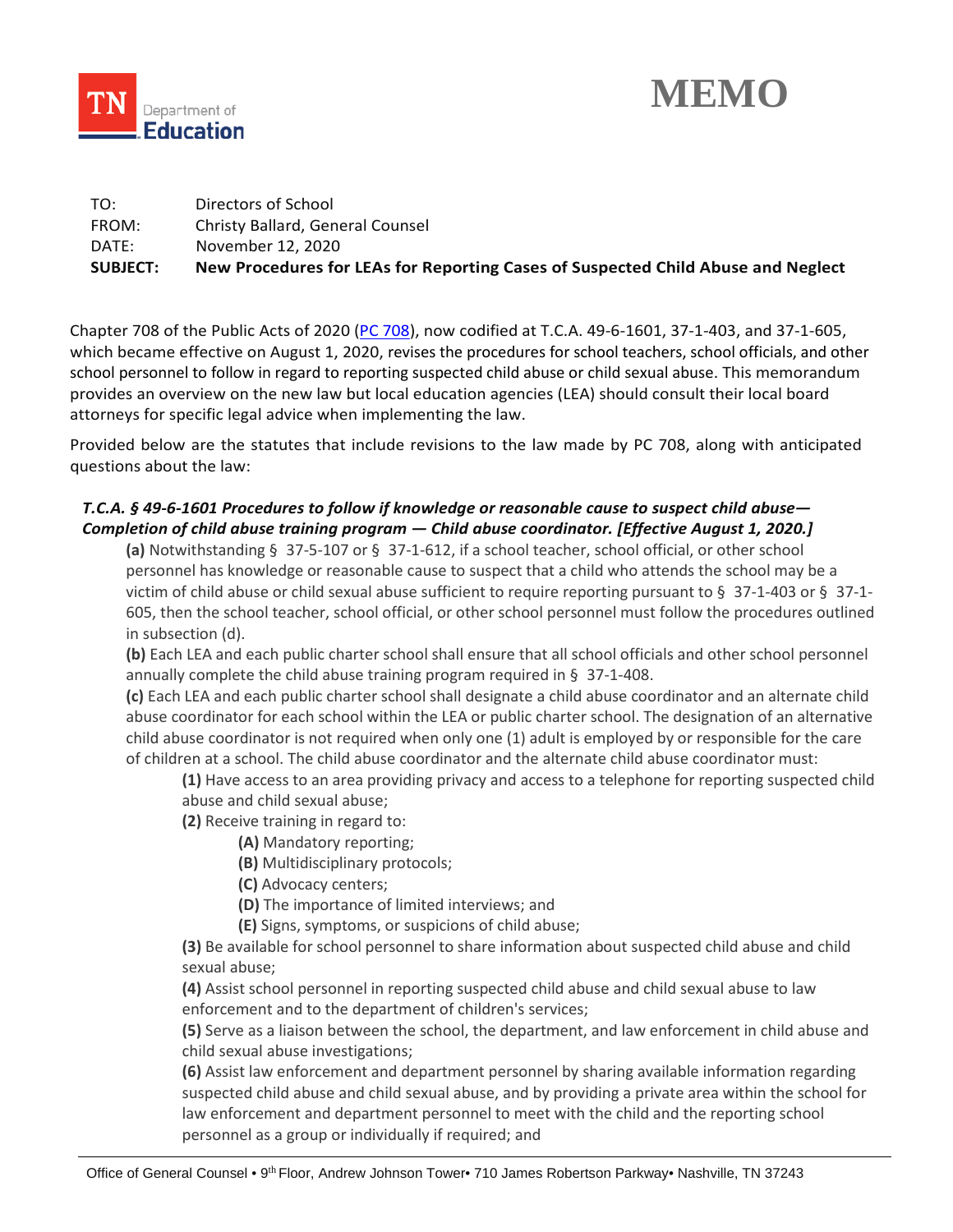**(7)** Maintain confidential files in accordance with §§ 37-5-107 and 37-1-612 regarding all reported suspicions of child abuse and child sexual abuse.

**(d)** 

**(1)** 

 **(A)** If a child voluntarily discloses information about possible abuse to a school teacher, school official, or other school personnel, then the child must be provided a quiet and private place to speak and the person receiving the information must listen openly and speak at the child's level in a positive, non-judgmental tone.

**(B)** The person receiving the information from the child must:

**(i)** Allow the child to say what happened in the child's own words;

**(ii)** Avoid conducting an investigation by asking the child detailed questions;

**(iii)** Make every effort to write down the child's exact words;

 **(iv)** Refrain from making any statements to the child about the alleged abuse, the alleged abuser, or the consequences of the child reporting the alleged abuse; and **(v)** Immediately notify the school child abuse coordinator and report the information to the department and law enforcement.

 **(2)** School teachers, school officials, and other school personnel should be observant of any bruising, injury, markings, or other unusual behavior that may be the result of child abuse or neglect, and immediately report any suspicions to the school's child abuse coordinator. Photographs of any bruising, injury, or markings must not be taken by any school child abuse coordinator, teacher, official, or other school personnel. Upon receiving a report of suspicion of child abuse or child sexual abuse, the child abuse coordinator must, along with the reporting school personnel who obtained the information from the child, report any suspected child abuse or child sexual abuse to law enforcement and the department.

 **(3)** If a third party informs a school teacher, school official, or other school personnel of a reasonable suspicion that a child at the school may be the victim of child abuse or child sexual abuse, then the school teacher, school official, or other school personnel must:

 **(A)** Encourage the third party to report the suspicion to the department and law enforcement;

**(B)** Notify the school's child abuse coordinator; and

 **(C)** Report all information received from the third party to the department and law enforcement.

 **(4)** School teachers, school officials, and other school personnel must maintain confidentiality of all information regarding any child abuse or child sexual abuse report made pursuant to this section and all information regarding the suspected child abuse or child sexual abuse must be maintained by the school child abuse coordinator in a confidential file separate from the child's educational file.

 **(5)** School child abuse coordinators, school teachers, school officials, and other school personnel shall not provide any information relevant to the suspected child abuse or child sexual abuse to the child's parent or guardian, and must refer any questions from the child's parent or guardian to the investigating law enforcement agency and the department.

 **(e)** For purposes of this section, "school" means any public or privately operated child care agency, as defined in § 71-3-501; child care program, as defined in § 49-1-1102; preschool; nursery school; kindergarten; elementary school; or secondary school.

 **(f)** Each LEA and public charter school shall publish the requirements of this section in the LEA's and public charter school's policies and procedures manual.

# *abuse on school grounds or under school supervision — Confidentiality of records. [Effective August 1, T.C.A. § 37-1-403. Reporting of brutality, abuse, neglect or child sexual abuse — Notification to parents of 2020.]*

**(a)**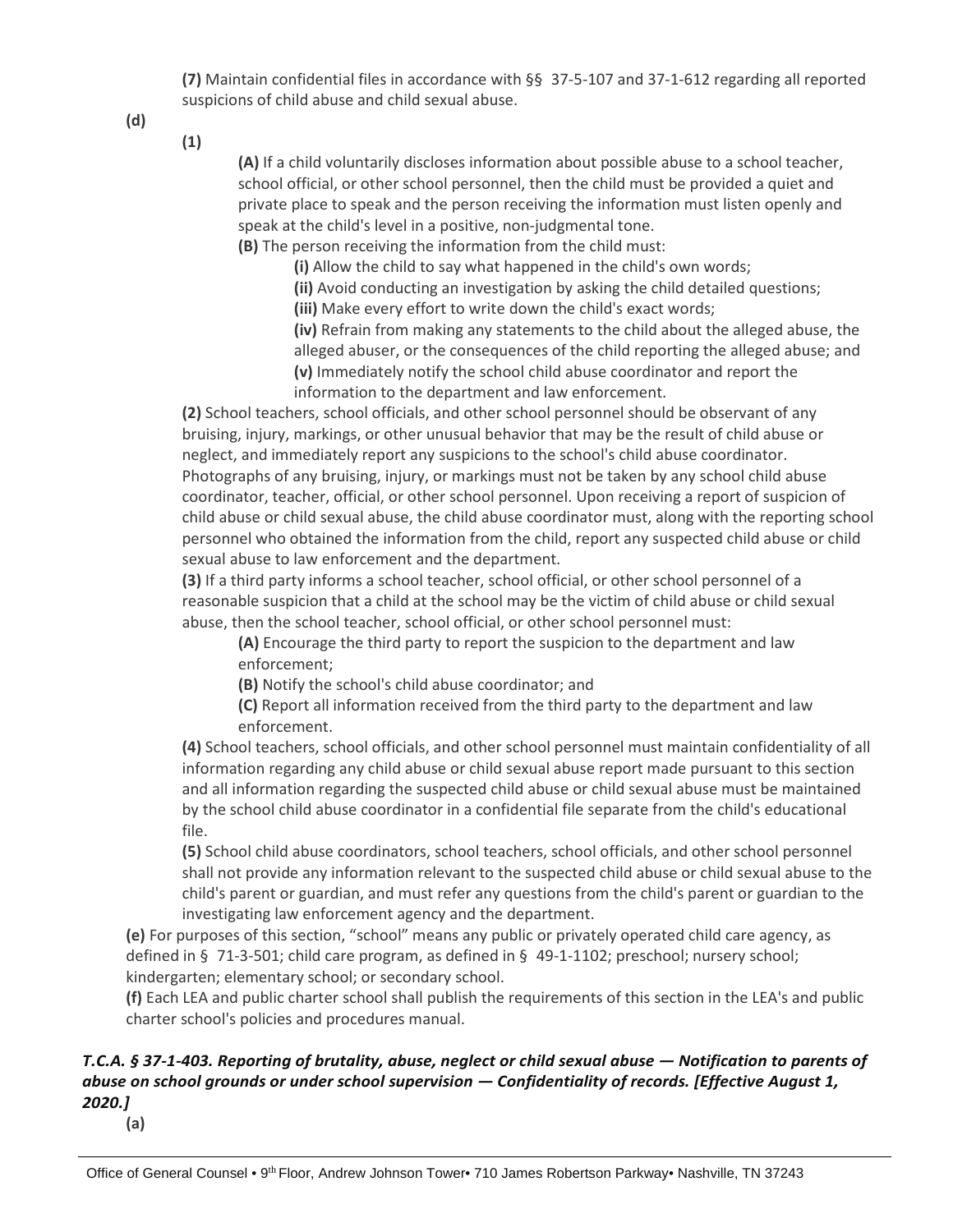**(1)** Any person who has knowledge of or is called upon to render aid to any child who is suffering from or has sustained any wound, injury, disability, or physical or mental condition shall report such harm immediately if the harm is of such a nature as to reasonably indicate that it has been caused by brutality, abuse or neglect or that, on the basis of available information, reasonably appears to have been caused by brutality, abuse or neglect.

 **(2)** Any such person with knowledge of the type of harm described in this subsection (a) shall report it, by telephone or otherwise, to the:

**(A)** Judge having juvenile jurisdiction over the child;

 **(B)** Department, in a manner specified by the department, either by contacting a local representative of the department or by utilizing the department's centralized intake procedure, where applicable;

**(C)** Sheriff of the county where the child resides; or

**(D)** Chief law enforcement official of the municipality where the child resides.

 **(3)** If any such person knows or has reasonable cause to suspect that a child has been sexually abused, the person shall report such information in accordance with § 37-1-605, relative to the sexual abuse of children, regardless of whether such person knows or believes that the child has sustained any apparent injury as a result of such abuse.

 **(b)** The report shall include, to the extent known by the reporter, the name, address, telephone number and age of the child, the name, address, and telephone number of the person responsible for the care of the child, and the facts requiring the report. The report may include any other pertinent information.

**(c)** 

 **(1)** If a law enforcement official or judge becomes aware of known or suspected child abuse, through personal knowledge, receipt of a report, or otherwise, such information shall be reported to the department immediately upon the receipt of such information, and, where appropriate, the child protective team shall be notified to investigate the report for the protection of the child in accordance with this part. Further criminal investigation by such official shall be appropriately conducted in coordination with the team or department to the maximum extent possible. **(2)** A law enforcement official or judge who knows or becomes aware of a person who is convicted of a violation of § 55-10-401 and sentenced under § 55-10-402(b), because such person was at the time of the offense accompanied by a child under eighteen (18) years of age, shall report such information, as provided in subdivision (c)(1), and the department shall consider such information to be appropriate for investigation in the same manner as other reports of suspected child abuse or neglect.

**(3)** 

 **(A)** If the department receives information containing references to alleged human trafficking or child pornography which does or does not result in an investigation by the department, the department shall notify the appropriate law enforcement agency immediately upon receipt of such information.

 **(B)** If the department initiates an investigation of severe child abuse, including, but not limited to, child sexual abuse, the department shall notify the appropriate local law enforcement agency immediately upon assignment of such case to a department child protective services worker.

 **(C)** Both the department and law enforcement shall maintain a log of all such reports of such information received and confirmation that the information was sent to the appropriate party, pursuant to this subdivision (c)(3).

 **(d)** Any person required to report or investigate cases of suspected child abuse who has reasonable cause to suspect that a child died as a result of child abuse shall report such suspicion to the appropriate medical examiner. The medical examiner shall accept the report for investigation and shall report the medical examiner's findings, in writing, to the local law enforcement agency, the appropriate district attorney general, and the department. Autopsy reports maintained by the medical examiner shall not be subject to the confidentiality requirements provided for in § 37-1-409.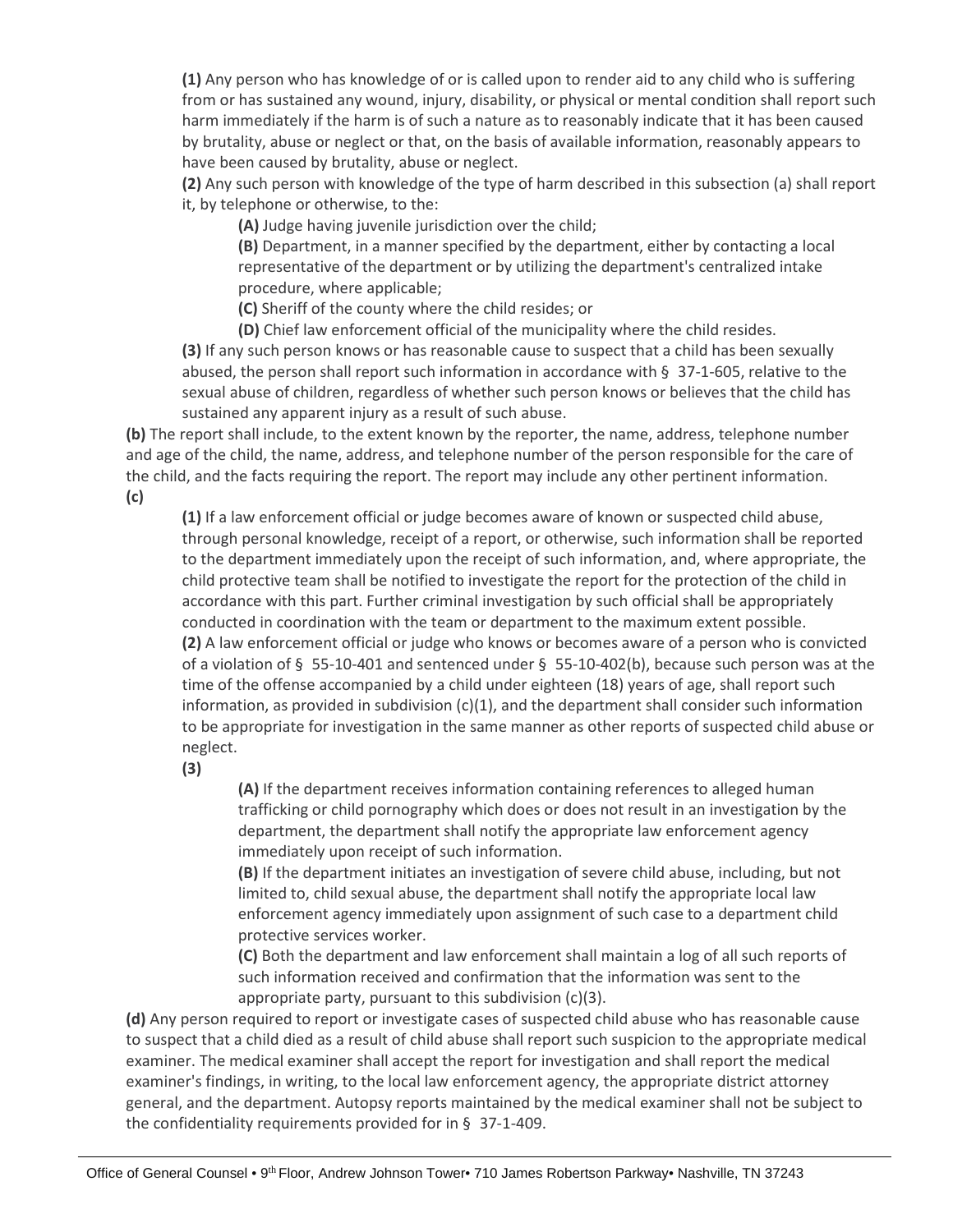**(e)** Reports involving known or suspected institutional child sexual abuse shall be made and received in the same manner as all other reports made pursuant to chapter 478 of the Public Acts of 1985, relative to the sexual abuse of children. Investigations of institutional child sexual abuse shall be conducted in accordance with § 37-1-606.

 **(f)** Every physician or other person who makes a diagnosis of, or treats, or prescribes for any sexually transmitted disease set out in § 68-10-112, or venereal herpes and chlamydia, in children thirteen (13) years of age or younger, and every superintendent or manager of a clinic, dispensary or charitable or penal institution, in which there is a case of any of the diseases, as set out in this subsection (f), in children thirteen (13) years of age or younger shall report the case immediately, in writing on a form supplied by the department of health to that department. If the reported cases are confirmed and if sexual abuse is suspected, the department of health will report the case to the department of children's services. The department of children's services will be responsible for any necessary follow-up.

 **(g)** Every physician or other person who makes an initial diagnosis of pregnancy to an unemancipated minor, and every superintendent or manager of a clinic, dispensary or charitable or penal institution in which there is a case of an unemancipated minor who is determined to be pregnant, shall provide to the minor's parent, if the parent is present, and the minor consents, any readily available written information on how to report to the department of children's services an occurrence of sex abuse that may have resulted in the minor's pregnancy, unless disclosure to the parent would violate the federal Health Insurance Portability and Accountability Act of 1996 (HIPAA), 42 U.S.C. § 1320d et seq., or the regulations promulgated pursuant to the act.

 **(1)** Failure to provide the written information shall not subject a person to the penalty provided by § 37-1-412.

 **(2)** The department of children's services shall provide to the department of health the relevant written information. The department of health shall distribute copies of the written information to all licensees of the appropriate health-related boards through the boards' routinely issued newsletters. At the time of initial licensure, these boards shall also provide new licensees a copy of the relevant written information for distribution pursuant to this subsection (g).

 **(h)** Nothing in this section shall be construed to prohibit any hospital, clinic, school, or other organization responsible for the care of children, from developing a specific procedure for internally tracking, reporting, or otherwise monitoring a report made by a member of the organization's staff pursuant to this section, including requiring a member of the organization's staff who makes a report to provide a copy of or notice concerning the report to the organization, so long as the procedure does not inhibit, interfere with, or otherwise affect the duty of a person to make a report as required by subsection (a). Nothing in this section shall prevent staff of a hospital or clinic from gathering sufficient information, as determined by the hospital or clinic, in order to make an appropriate medical diagnosis or to provide and document care that is medically indicated, and is needed to determine whether to report an incident as defined in this part. Those activities shall not interfere with nor serve as a substitute for any investigation by law enforcement officials or the department; provided, that, if any hospital, clinic, school or other organization responsible for the care of children develops a procedure for internally tracking, reporting or otherwise monitoring a report pursuant to this section, the identity of the person who made a report of harm pursuant to this section or § 37-1-605 shall be kept confidential.

**(i)** 

 **(1)** Any school official, personnel, employee or member of the board of education who is aware of a report or investigation of employee misconduct on the part of any employee of the school system that in any way involves known or alleged child abuse, including, but not limited to, child physical or sexual abuse or neglect, shall immediately upon knowledge of such information notify the department of children's services or anyone listed in subdivision (a)(2) of the abuse or alleged abuse.

 **(2)** Notwithstanding § 37-5-107 or § 37-1-612, if a school teacher, school official, or other school personnel has knowledge or reasonable cause to suspect that a child who attends the school may be a victim of child abuse or child sexual abuse sufficient to require reporting pursuant to this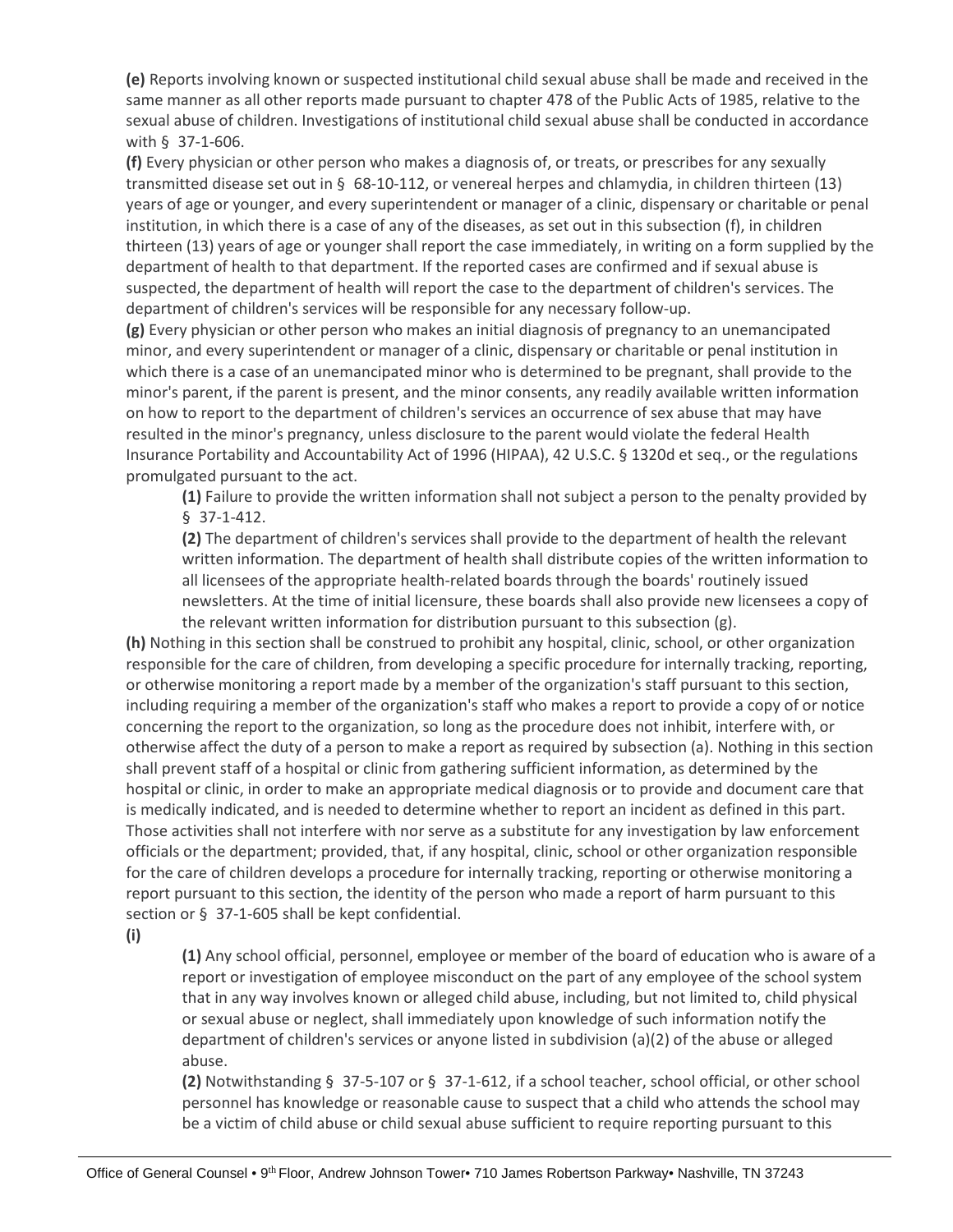section, then the school teacher, school official, or other school personnel must follow the procedures outlined in § 49-6-1601.

 **(3)** For purposes of this subsection (i), "school" means any public or privately operated child care agency, as defined in § 71-3-501; child care program, as defined in § 49-1-1102; preschool; nursery school; kindergarten; elementary school; or secondary school.

# *T.C.A. § 37-1-605. Reports of known or suspected child sexual abuse — Investigations—Notification to parents of abuse on school grounds or under school supervision — Confidentiality of records. [Effective August 1, 2020.]*

**(a)** Any person including, but not limited to, any:

 **(1)** Physician, osteopathic physician, medical examiner, chiropractor, nurse or hospital personnel engaged in the admission, examination, care or treatment of persons;

**(2)** Health or mental health professional other than one listed in subdivision (1);

**(3)** Practitioner who relies solely on spiritual means for healing;

**(4)** School teacher or other school official or personnel;

**(5)** Judge of any court of the state;

 **(6)** Social worker, day care center worker, or other professional child care, foster care, residential or institutional worker;

**(7)** Law enforcement officer;

 assemblies, for educational, religious, social, health, or welfare purposes, including, but not limited to, facilities operated by schools, the boy or girl scouts, the YMCA or YWCA, the boys and girls club, or church or religious organizations; or **(8)** Authority figure at a community facility, including any facility used for recreation or social

**(9)** Neighbor, relative, friend or any other person;

 who knows or has reasonable cause to suspect that a child has been sexually abused shall report such knowledge or suspicion to the department in the manner prescribed in subsection (b).

**(b)** 

 **(1)** Each report of known or suspected child sexual abuse pursuant to this section shall be made immediately to the local office of the department responsible for the investigation of reports made pursuant to this section or to the judge having juvenile jurisdiction or to the office of the sheriff or the chief law enforcement official of the municipality where the child resides. Each report of known or suspected child sexual abuse occurring in a facility licensed by the department of mental health and substance abuse services, as defined in § 33-2-403, or any hospital, shall also be made to the local law enforcement agency in the jurisdiction where such offense occurred. In addition to those procedures provided by this part, § 37-1-405 shall also apply to all cases reported hereunder. **(2)** If a law enforcement official or judge becomes aware of known or suspected child sexual abuse, through personal knowledge, receipt of a report or otherwise, such information shall be reported to the department immediately and the child protective team shall be notified to investigate the report for the protection of the child in accordance with this part. Further criminal investigation by such official shall be appropriately conducted.

 **(3)** Reports involving known or suspected institutional child sexual abuse shall be made and received in the same manner as all other reports made pursuant to this section.

 **(c)** Any person required to report or investigate cases of suspected child sexual abuse who has reasonable cause to suspect that a child died as a result of child sexual abuse shall report such suspicion to the appropriate medical examiner. The medical examiner shall accept the report for investigation and shall report the medical examiner's findings, in writing, to the local law enforcement agency, the appropriate district attorney general, and the department. Autopsy reports maintained by the medical examiner shall not be subject to the confidentiality requirements provided for in § 37-1-612. **(d)**